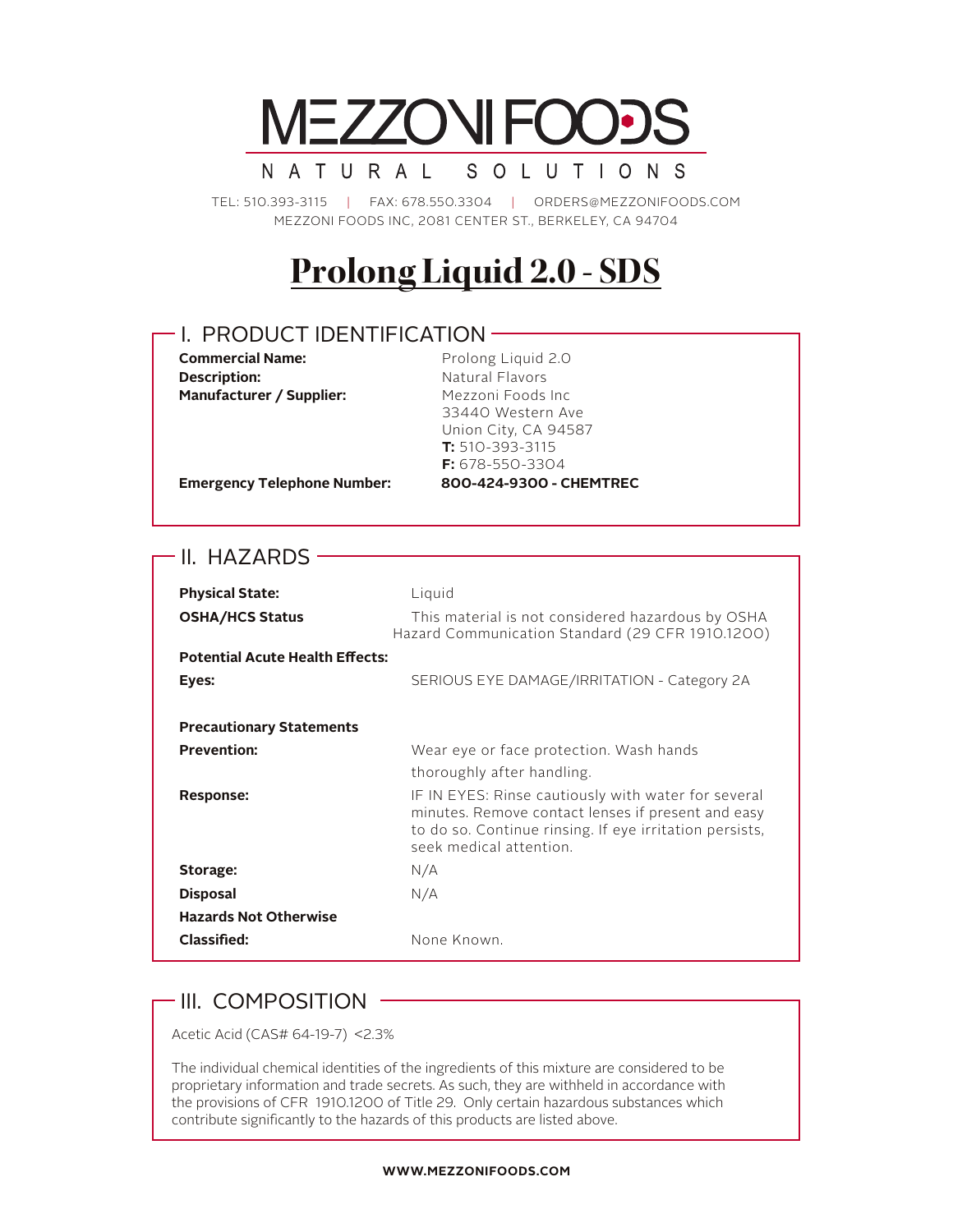### IV. FIRST AID MEASURES

**Eyes:** Immediately flush eyes with plenty of water, occasionally lifting the upper and lower eyelids. Check for and remove any contact lenses. Get medical attention if irritation occurs.

**Skin:** Remove contaminated clothing and shoes immediately. Promptly flush skin with water. Seek medical attention if symptoms occur

**Ingestion:** Rinse mouth with water. Remove victim to fresh air and keep at rest in a position comfortable for breathing. If material has been swallowed and the exposed person is conscious, give small quantities of water to drink. Do NOT induce vomiting unless instructed to do so by medical personnel. If symptoms develop and/or persist, obtain medical attention. Inhalation: Remove victim to fresh air and keep at rest in a position comfortable for breathing. Get medical attention if symptoms occur.

**Notes to Physicians and First Aid Providers:** Treat symptomatically. Contact poison treatment specialist immediately if large quantities have been ingested or inhaled.

### V. FIRE-FIGHTING MEASURES

Flash Point: The Closed Cup: 93.33°C (200°F).

**Flammable Limits:** NA **Suitable Extinguishing Media:** 

Use an extinguishing agent suitable for the surrounding fire.

**Unsuitable Extinguishing Media:** NA

**Unusual Fire and Explosion Hazards:** 

In a fire or if heated, a pressure increase will occur and the container may burst **Special Protective Equipment for Firefighters:** None

### VI. ACCIDENTAL RELEASE MEASURES

### **Personal Precautions:** NA

**Environmental Precautions:** Avoid dispersal of spilled material and runoff and contact with soil, waterways, drains and sewers. Inform the relevant authorities if the product has caused environmental pollution (sewer, waterways, soil, or air).

**Large Spill:** Stop leak if without risk. Move containers from spill area. Prevent entry into sewers, water courses, basements or confined areas. Wash spillages into an effluent treatment plant or proceed as follows. Contain and collect spillage with non-combustible, absorbent material e.g. sand, earth, vermiculite or diatomaceous earth and place in container for disposal according to local regulation (see Section 13). Dispose of via a licensed waste disposal contractor. Note: see Section 1 for emergency contact information and Section 13 for waste disposal

**Small Spill:** Stop leak if without risk. Move containers from spill area. Dilute with water and mop up if water soluble. Alternatively, or if not water insoluble, absorb with an inert dry material and place in an appropriate waste disposal container. Dispose of via a licensed waste disposal container.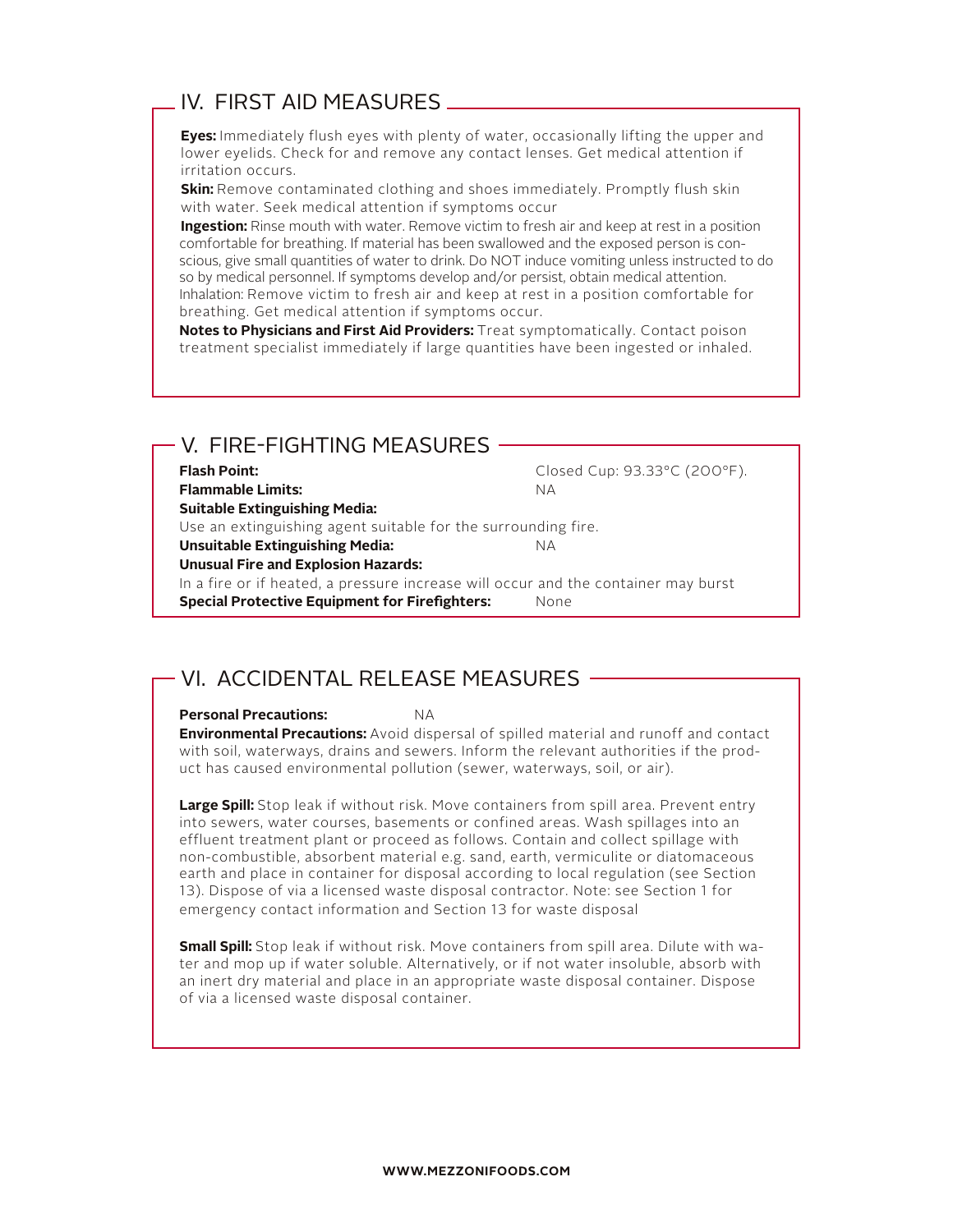### VII. HANDLING AND STORAGE

**Handling:** Wear appropriate protective equipment (see Control Measures) and follow Good Manufacturing Practices.

> Put on appropriate personal protective equipment (see Control Measures). Eating, drinking and smoking should be prohibited in areas where this material is handled, stored and processed. Workers should wash hands and face before eating, drinking and smoking. Remove contaminated clothing and protective equipment before entering eating areas. Do not ingest. Avoid contact with eyes, skin and clothing. Keep in the original container or an approved alternative made from a compatible material, kept tightly closed when not in use.

### **Storage:** Store tightly sealed in original container.

Store in accordance with local regulations. Store in original container protected from direct sunlight in a dry, cool and well-ventilated area, away from food and drink. Eliminate all ignition sources. Separate from oxidizing materials. Keep container tightly closed and sealed until ready for use. Containers that have been opened must be carefully resealed and kept upright to prevent leakage. Do not store in unlabeled containers. Use appropriate containment to avoid environmental contamination.

### VIII. CONTROL MEASURES

### **Control Parameters Occupational Exposure Limits:** None

**Appropriate Engineering Controls:** Good general ventilation should be sufficient to control worker exposure to airborne contaminants

**Environmental Exposure Controls:** Emissions from ventilation or work process equipment should be checked to ensure they comply with the requirements of environmental protection legislation. In some cases, fume scrubbers, filters or engineering modifications to the process equipment will be necessary to reduce emissions to acceptable levels.

### **INDIVIDUAL PROTECTION MEASURES**

**Eye Protection:** Safety eyewear complying with an approved standard should be used when a risk assessment indicates this is necessary to avoid exposure to liquid splashes, mists, gases or dusts. IF contact is possible, the following protection should be worn, unless the assessment indicates a higher degree of protection; safety glasses with side shields.

**Hand Protection:** Chemical resistant, impervious gloves complying with an approved standard should be worn at all times when handling chemical products if a risk assessment indicates this is necessary

**Body Protection:** Personal protective equipment for the body should be selected based on the task being performed and the risks involved and should be approved by a specialist before handling this product.

**Other Skin Protection:** Appropriate footwear and any additional skin protection measures should be selected based on the task being performed and the risks involved and should be approved by a specialist before handling this product.

**Respiratory Protection:** Use a properly fitted, air purifying or air fed respiratory complying with an approved standard, if a risk assessment indicates this is necessary. Respirator selection must be based on known or anticipated exposure levels, the hazards of the product and the safe working limits of the selected respirator.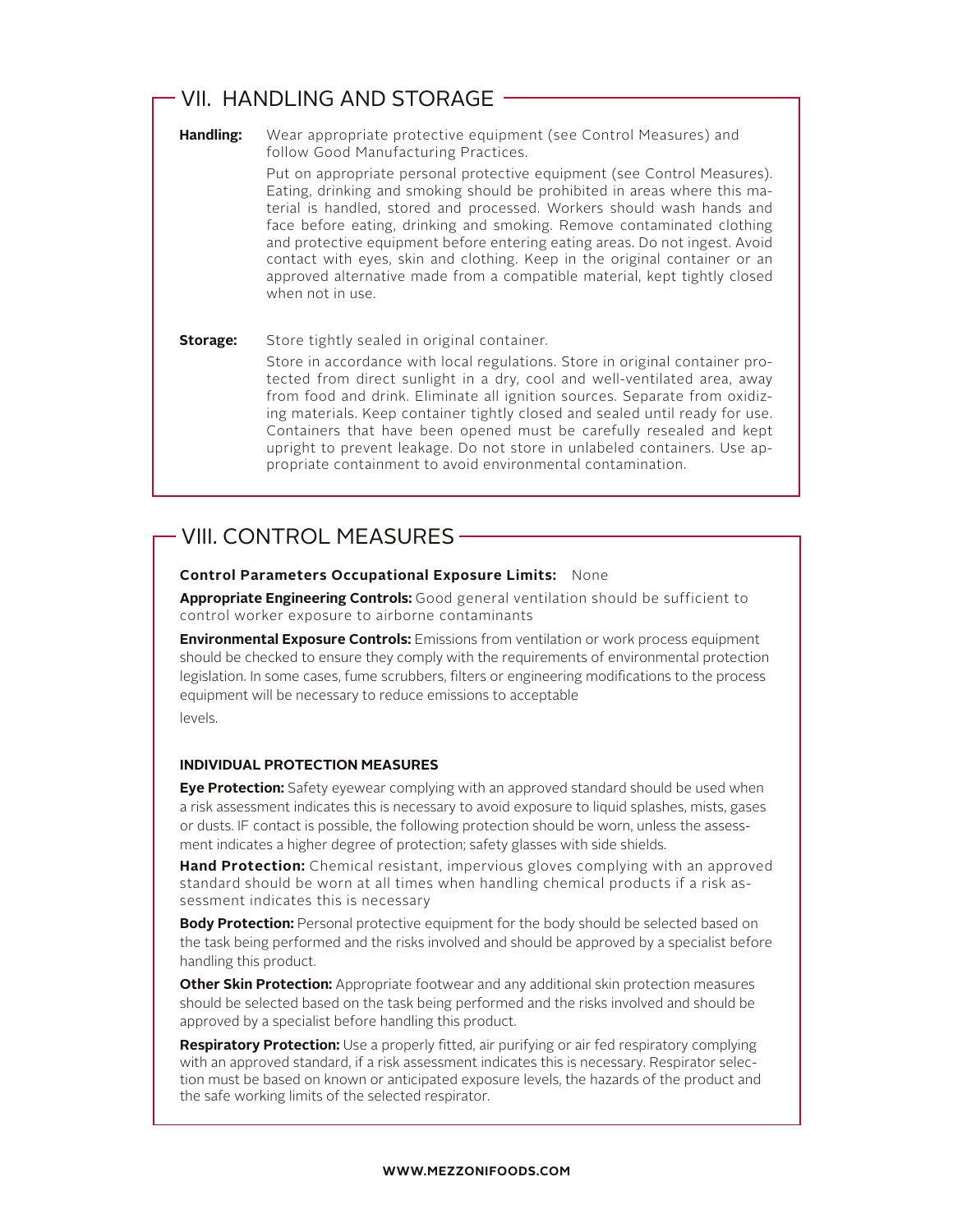### IX. PHYSICAL AND CHEMICAL PROPERTIES

**Freezing/Boiling Point:** 32°F / 212°F Flash Point: Closed Cup: 93.33°C (200°F). **Vapor Density (AIR=1):** NA **Specific Gravity (H<sub>2</sub>O=1):** 1.00 – 1.07 g/ml<br>**Melting Point:** NA **Melting Point: Evaporation Rate ( Butyl Acetate = 1):** NA **Solubility in Water:** Very Soluble **Appearance and Odor:** Amber Tea-like liquid

### X. REACTIVITY DATA

**Chemical Stability:** This product is stable **Reactivity:** No specific test data related to reactivity available for this product nor its ingredients

**Possibility Of Hazardous Reactions:** Under normal conditions of storage and use,

hazardous reactions will not occur

**Conditions To Avoid:** No specific data

**Incompatible Materials:** No specific data

**Hazardous Decomposition Products:** Under normal condition of storage and use, hazardous decomposition products should not be produced

## XI. TOXICOLOGICAL INFORMATION

This product has not been tested for toxicological effects as an entity. Due to the low concentrations of acetic acid in the product, non are expected with proper use.

## XII. ECOLOGICAL INFORMATION

This product has not been tested for ecological effects as an entity. Due to the low concentrations of acetic acid in the product, non are expected with proper use.

## XIII. DISPOSAL CONSIDERATIONS

### **WASTE DISPOSAL METHOD:**

The generation of waste should be avoided or minimized wherever possible. Disposal of this product, solutions and any by-products should at all times comply with the requirements of environmental protection and waste disposal legislation and any regional local authority requirements. Dispose of surplus and non-recyclable products via a licensed waste disposal contractor. Waste should not be disposed of untreated to the sewer unless fully compliant with the requirements of all authorities with jurisdiction. Waste packaging should be recycled. Incineration or landfill should only be considered when recycling is not feasible. This material and its container must be disposed of in a safe way. Empty containers or liners may retain some product residues. Avoid dispersal of spilled material and runoff and contact with soil, waterways, drains and sewers.